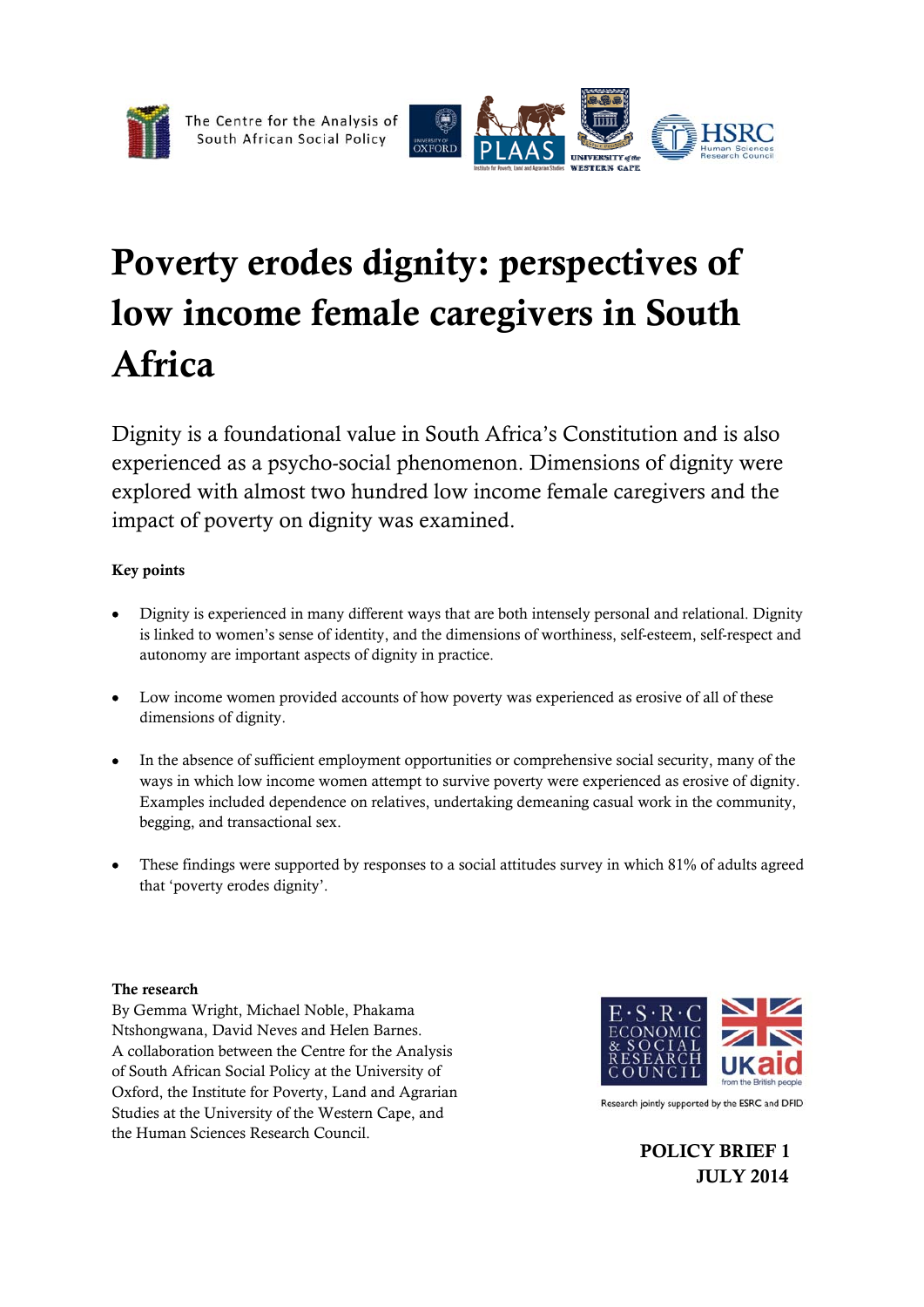## BACKGROUND

The South African Constitution states that 'Everyone has inherent dignity and the right to have their dignity respected and protected'. How is dignity experienced in practice? And does poverty have an impact on dignity?

 $\overline{\phantom{a}}$  , and the contribution of the contribution of the contribution of the contribution of the contribution of the contribution of the contribution of the contribution of the contribution of the contribution of the

#### Why focus on dignity?

The Universal Declaration of Human Rights introduces the recognition of the inherent dignity of all people as a foundation of freedom, justice and peace in the world. Dignity plays a prominent role in South Africa's Constitution, both as a foundational value and a right. Dignity can also be considered as a psycho-social phenomenon and at times these two notions of dignity ('dignity as principle' and 'dignity in practice') can seem disconnected. In this study we explored the linkages by investigating the impact of poverty on dignity, and in particular the extent to which dignity is experienced as violable.

#### Methodology

Thirty-six focus groups and 16 in-depth interviews were undertaken in the Eastern Cape and Western Cape in South Africa with low income female caregivers. Just under 200 women took part in the focus groups. Interviews were also held with senior policy makers in government, and social attitudes were explored more broadly in relation to dignity, poverty and social security using data from the HSRC's South African Social Attitudes Survey.

#### Dimensions of dignity in practice

*Worthiness* – women spoke of the importance of feeling valued or worthy within their families and communities. This dimension of dignity is compromised by unemployment and by experiences of sexism and racism.

*Self-respect* – this was identified as a pre-requisite to earning the respect of others and reference was also made to enacting 'respectable behaviour'.

*Self-esteem* – most prominent was the importance of role preservation as caregiver of children. Dignity was also described by women as being intrinsically linked to their sense of humanity.

*Autonomy* – paid work was seen as the main route to attaining dignity, as the income enables women to meet their own material needs, those of their children, and their wider family. However, the conferment of dignity is not automatically associated with paid work, and several spoke of how their dignity was so compromised when in insecure, poorly-paid or precarious work that they left their jobs.

"*I am who I am and at the core of that is my dignity."*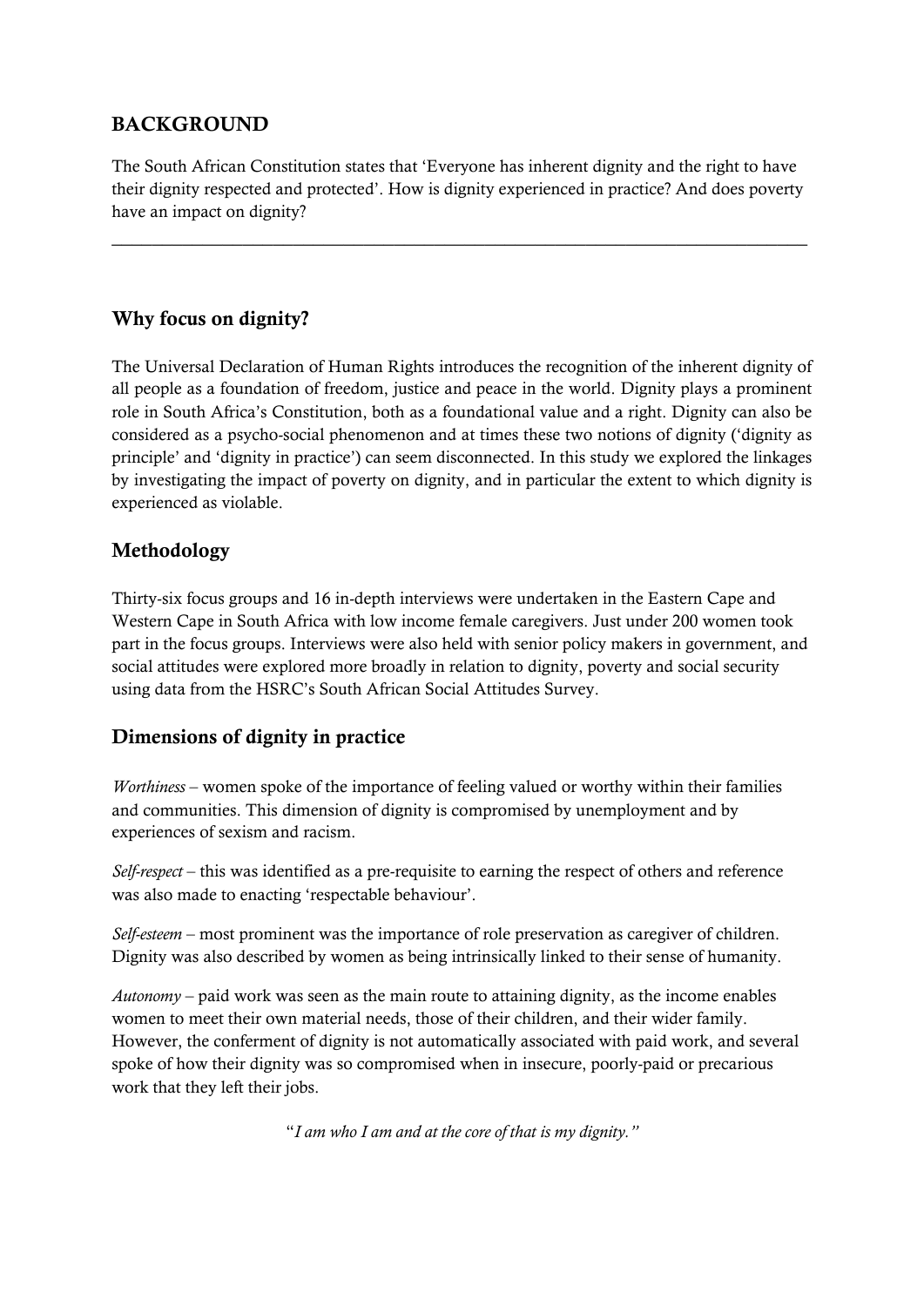Accounts were given of the negative impact of poverty on women's self-esteem, ranging from despondency to desperation and despair. The inability to fulfil the role of caregiver due to poverty resulted in some women describing their dignity as 'crushed' and 'destroyed'.

*"As a mother and in relation to my role as a mother, I have no dignity. In my child's eyes I am not dignified because I cannot provide for him. Even in comparison to other mothers, I have no dignity because I can see they can provide for their children much better than I can. My child can see this too."* 

Women described how poverty reduces their standing within the community, and how this negatively impacts on their dignity.

*"I live my life with dignity but am not living a dignified life overall. Poverty takes away all my dignity. Everybody in my community knows that I'm poor, that I'm single struggling with children whose father doesn't care for them. When I walk into somebody's house, already they think I have come to ask for something, for money or food."* 

Poverty leads to strained family relations. Accounts were given of women being treated contemptuously within their families, being insulted, excluded from decision-making, and treated as a burden. People spoke of there being no dignity in poverty, and the indignity of having to depend on others to meet their own material needs.

*"My family takes decisions without me because they know I don't have money, nothing to contribute. Where's my dignity in all that?"* 

The participants did not present themselves as passive victims but as people who have to fight each day to survive. The cruel reality was exposed that many of the strategies used by the focus group participants to survive poverty in the context of high unemployment were experienced as being detrimental to dignity.

*"Poverty is humiliating. When you go and beg for food, first of all you're hungry, at that very moment, you're really hungry. You smile and laugh at anything they say even if it's not funny, maybe it's even a jab at you, but because you're begging for survival, you have to act stupid. So yes, poverty can kill one's dignity. You may or may not get food. If you don't you go on to the next house. When you walk out of these houses, you heart is in anguish."*